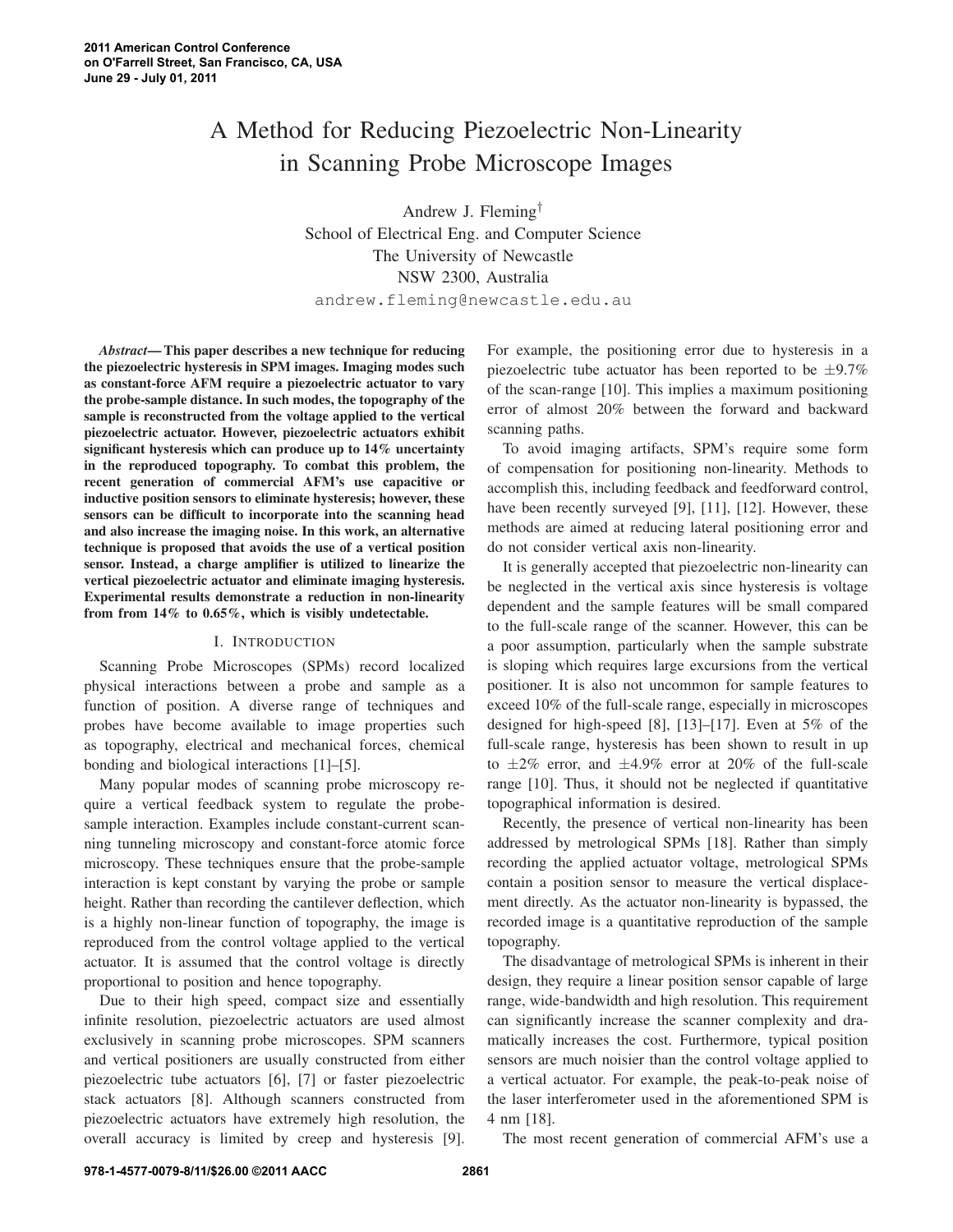capacitive or inductive position sensor to directly measure the vertical topography. These sensors have a range of around 10  $\mu$ m, a uncorrected linearity of around 1%, and a typical noise density of 3 pm/ $\sqrt{Hz}$ . In this work the spectral density is assumed to be double-sided, that is, it is defined by

$$
S_{\mathcal{X}}(f) = \int_{-\infty}^{\infty} R_{\mathcal{X}}(\tau) e^{-j2\pi f \tau} d\tau,
$$
 (1)

where  $R_{\mathcal{X}}(\tau)$  is the autocorrelation. If the noise is assumed to be Guassian distributed with a bandlimited constant spectral density, the peak-to-peak noise is approximately

Peak-to-Peak Noise =  $6 \times$  Noise Density  $\times \sqrt{2 \times$  Bandwidth. (2)

Hence, a typical position sensor with a bandwidth of 1 kHz exhibits a peak-to-peak noise of approximately 800 pm. This is insufficient for atomic resolution; however, if the bandwidth is reduced to 10 Hz, the noise reduces to 80 pm and atomic resolution can be obtained.

A penalty of reducing the position sensor bandwidth is lower imaging speed. Based on the assumptions of triangular scanning and ten features per line, the position sensor bandwidth needs to be approximately two-hundred times the scanrate for 'sharp' samples, and twenty times the scan-rate for 'smooth' samples. Hence, if the position sensor bandwidth is limited to 10 Hz, the scan-rate must be limited to 0.5 Hz for smooth samples and 0.05 Hz for sharp samples. A scanrate of 0.05 Hz would require eight minutes for a  $100\times100$ resolution image, which is prohibitively slow.

Due to the noise generated by position sensors, they are rarely used in high resolution imaging. Instead, the topography is acquired in the traditional manner from the applied actuator voltage, albeit at the expense of poor linearity as discussed above. To appreciate the improvement in noise performance, consider a standard 200 V amplifier with a 1 kHz bandwidth and a peak-to-peak noise of 1 mV (e.g. the PiezoDrive PDL200 amplifier). Using a piezoelectric actuator with a range of 10 um, the sensitivity is 50 nm/V which implies a peak-to-peak noise of only 50 pm. This figure is only 6% of the position sensor noise and demonstrates why the applied actuator voltage is preferred for atomic scale imaging.

In this work a new approach is demonstrated for obtaining quantitative topographical information from a standard SPM. Rather than the use of a position sensor or hysteresis model, the vertical axis voltage amplifier is simply replaced by a charge drive. As piezoelectric actuators respond more linearly to charge or current rather than voltage [19], hysteresis is substantially reduced. In Section III the hysteresis of a piezoelectric stack actuator is reduced from 14.3% of the full-scale range to 0.65%. In Section IV this reduction is demonstrated to dramatically improve the linearity and reproducibility of the recorded topography. This technique



Fig. 1. The vertical positioner is a 10-mm piezoelectric stack actuator (Noliac SCMAP07) bonded to a standard base-plate. The sample holder is affixed to the top of the stack.

can be easily retrofitted to any commercial SPM and avoids the problem of actuator nonlinearity without the addition of position sensor noise.

This paper proceeds in the following section with a description of the experimental setup.

# II. EXPERIMENTAL SETUP

The proposed techniques are demonstrated on an NT-MDT Ntegra SPM arranged in a scan-by-probe configuration. The scanner is an NT-MDT Sm8122cl piezoelectric tube scanner with 100- $\mu$ m lateral range and 10- $\mu$ m vertical range. Since the scanner resonance frequency is only 680 Hz [20], the vertical positioning function is replaced by a high-speed piezoelectric stack actuator as pictured in Figure 1. The actuator is a 10-mm long Noliac SCMAP07 stack actuator epoxy-bonded to a standard microscope base. The sample holder is glued directly onto the top of the actuator. A full-scale extension of 10.5  $\mu$ m is developed from a 200-V applied voltage.

The use of a separate vertical positioning stage eliminates the presence of low-frequency lateral resonance modes in the vertical feedback loop. This approach has been reported to increase the z-axis bandwidth by more than an order of magnitude [17], [20], [21].

The maximum vertical feedback bandwidth has previously been shown to be [17],

Maximum Bandwidth = 
$$
\frac{\text{Resonance Frequency}}{\text{Peak Amplitude}}, \quad (3)
$$

where the peak amplitude is the magnitude at the resonance frequency divided by the DC-Gain.

The first resonance frequency of the vertical stage pictured in Figure 1 occurs at 20.3 kHz and the peak amplitude is 2.6 (or 8.3 dB). This allows a maximum vertical feedback bandwidth of 7.8 kHz, which is 65 times faster than the standard maximum bandwidth of 120 Hz [17].

The operation of the vertical feedback loop during constant-force contact-mode AFM is illustrated in Figure 2. The controller  $C(s)$  maintains a constant probe-sample interaction while the image profile is obtained from the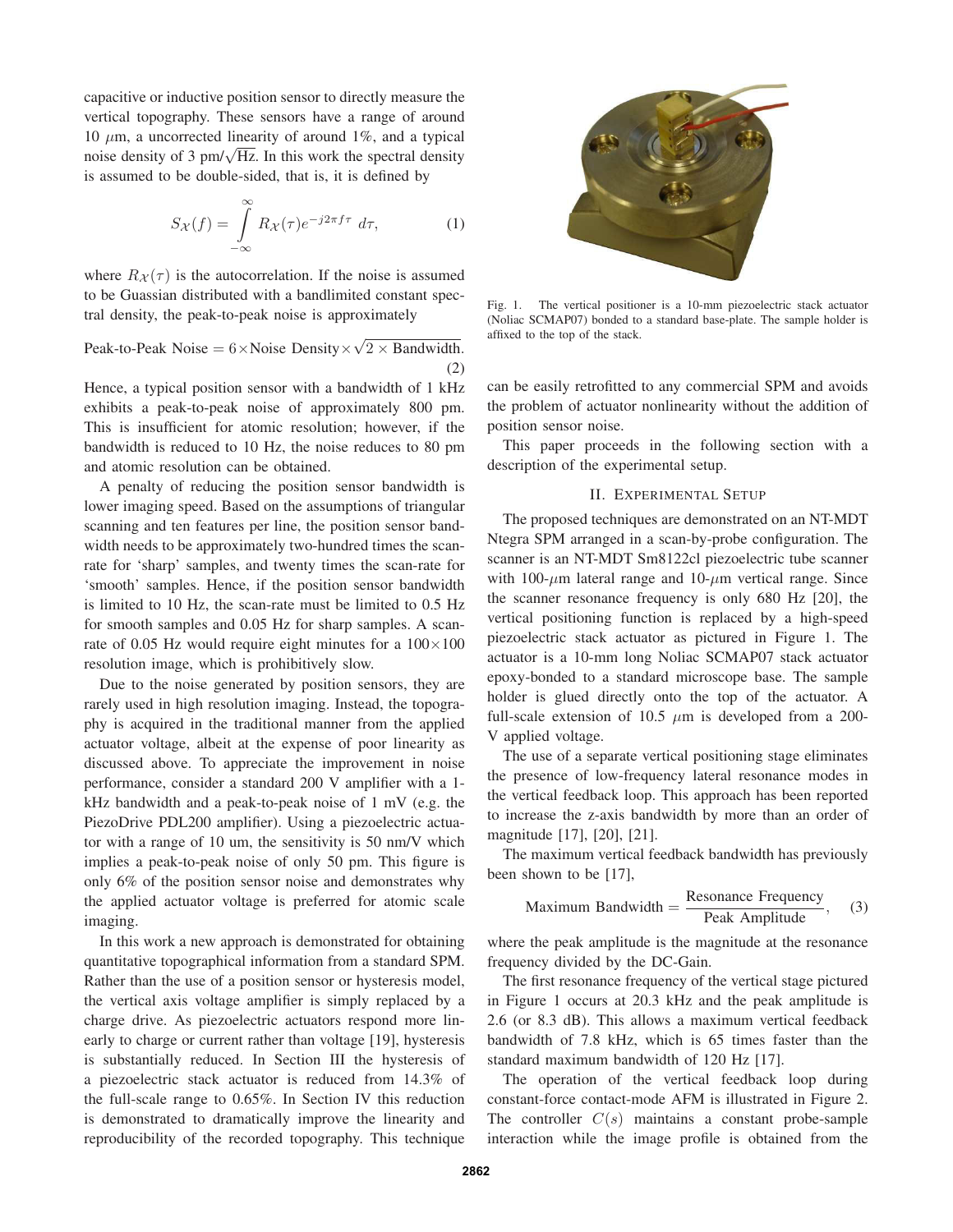

Fig. 2. Schematic diagram of the vertical feedback loop operating in constant-force contact-mode AFM. The image profile is the voltage applied to the amplifier.

voltage applied to the vertical axis amplifier. This mode of operation is similar to many forms of SPM where the probesample interaction is controlled. Different operating modes use different feedback variables. For example, in constantforce contact-mode AFM, the feedback variable is cantilever deflection. In constant-current STM, the feedback variable is tunneling current. Other feedback variables include the cantilever oscillation magnitude in tapping-mode AFM and the fiber oscillation magnitude in scanning near-field optical microscopy.

The linearity of the vertical axis positioner is examined in the following section.

### III. LINEARIZATION OF THE VERTICAL AXIS

In Figure 2, the vertical feedback loop of an AFM is shown while operating in constant-force contact-mode. To derive the image profile from the control voltage  $V_c$ , the sensitivity of the amplifier  $K_a$  and positioner  $K_p$  must be known. For the setup described above, the amplifier gain is  $K_a = 20$  V/V, and the positioner sensitivity is  $K_p = 53$  nm/V. The image profile is thus  $V_c(x, y) \times K_a K_p$  or  $V_c(x, y) \times 1.06 \mu$ m.

Clearly the image profile relies on a proportional relationship between the applied voltage and resulting displacement. The validity of this assumption was tested by applying a 10- Hz 150-V sine-wave to the actuator then recording the displacement with a Polytec-PI MSV400 Laser Vibrometer. The results are plotted in Figure 3(a). The maximum difference in position between two points with the same applied voltage was 1.1  $\mu$ m or 14.3% of the range. A second experiment was conducted to examine the non-linearity when operating at only 30 V or 15% of the full-scale range. Although reduced, the error due to hysteresis was still 157 nm or 10.5% of the range. From these results, it can be concluded that a quantitative topography cannot be obtained directly from







Fig. 3. A comparison of hysteresis exhibited by the voltage- and chargedriven piezoelectric positioner shown in Figure 1. The input signal was a 100-Hz sine-wave with a peak-to-peak voltage of 150 V in (A) and 30 V in (B). (The charge-driven results are offset for clarity)

the control voltage  $V_c$ . Similar magnitudes of non-linearity have been reported using piezoelectric tubes rather than stack actuators [10].

As discussed in the introduction, metrological SPMs use a position sensor to bypass the actuator non-linearity. In the present work, rather than bypassing the actuator, the actuator is linearized by applying charge instead of voltage.

It has been known since the 80's that piezoelectric transducers respond more linearly to current or charge rather than voltage [19]. However, practical problems with drift and the floating nature of the load were only recently solved [22],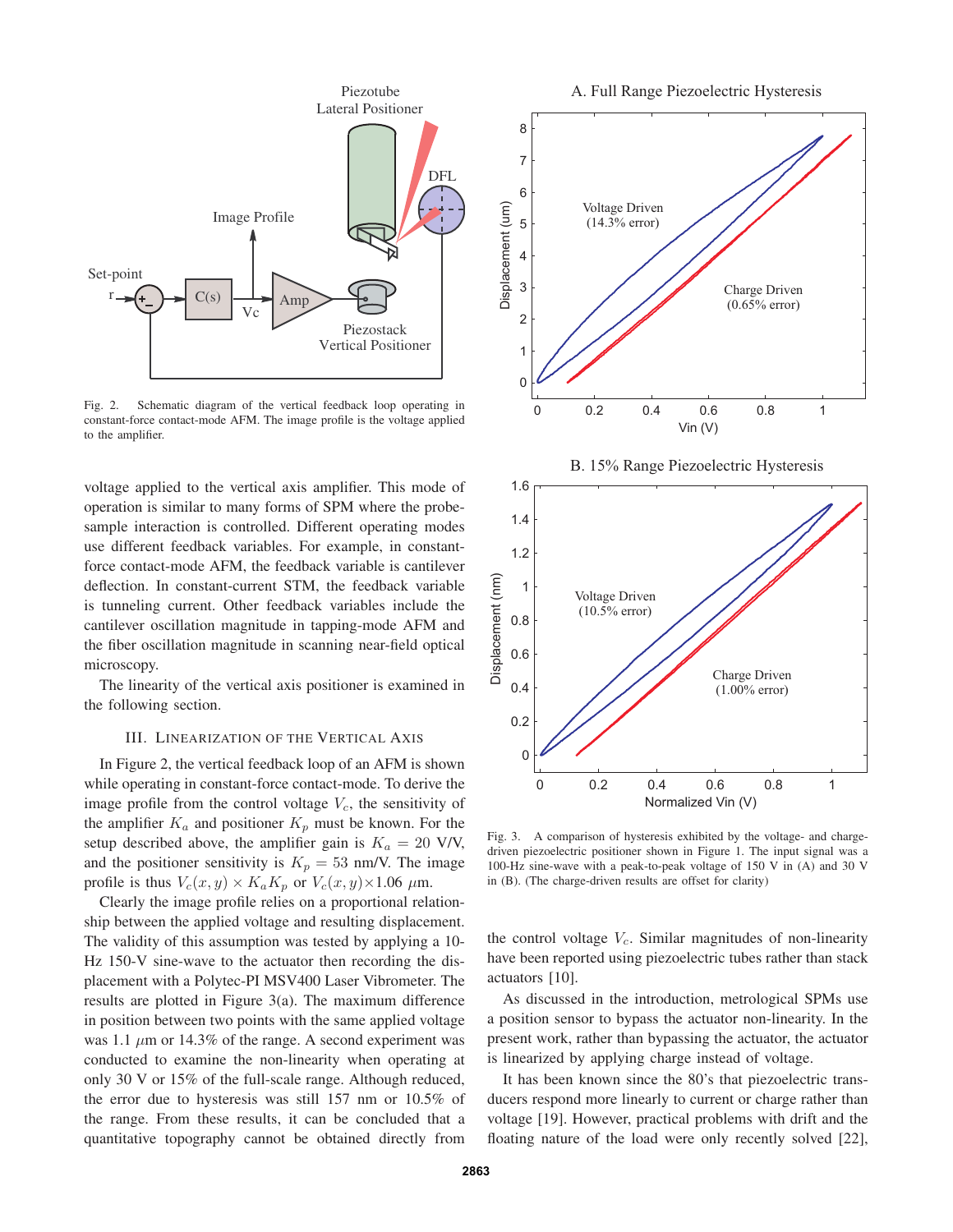

Fig. 4. Simplified schematic diagram of a charge drive. The piezoelectric load is shaded in gray.

[23]. Since then, charge drives have been demonstrated to reduce the hysteresis of SPM tube scanners by up to 93% [10]. This corresponds to a maximum non-linearity of less than 1% that effectively eliminates the need for feedback or feedforward control in dynamic applications.

A simplified schematic diagram of the charge drive used in this work is shown in Figure 4. Since the piezoelectric stack actuator does not require a grounded electrode, the floating-load circuit [22] was used instead of the groundedload arrangement [23]. In Figure 4, the piezoelectric load is modeled as a capacitor  $C_p$  and voltage source  $v_p$ . The highgain feedback loop works to equate the applied reference voltage  $v_{in}$ , to the voltage across a sensing capacitor  $C_s$ . Neglecting the resistances  $R_p$  and  $R_s$ , the charge q is

$$
q = V_{in}C_s. \t\t(4)
$$

That is, the gain is  $C_s$  Coulombs/V. When connected to a capacitive load, the equivalent voltage gain is  $C_s/C_p$ . As discussed previously [24], the existence of  $R_p$  and  $R_s$ introduces error at low-frequencies. However, by ensuring that the ratio of resistances is equal to the inverse ratio of capacitances, low-frequency error can be eliminated. That is, by setting

$$
\frac{R_p}{R_s} = \frac{C_s}{C_p},\tag{5}
$$

the amplifier has a constant gain of  $C_s$  Coulombs/V over all frequencies.

As the actuator capacitance is  $C_p = 330$  nF, a sensing capacitance of 22  $\mu$ F was chosen to provide a voltage gain of 66. To maintain this voltage gain at DC, the parallel resistances were chosen to be  $R_p = 6.6$  M $\Omega$  and  $R_s =$ 100 kΩ. This circuit was implemented by a PiezoDrive PDQ200 charge amplifier.

The response of the charge-driven piezoelectric actuator is plotted in Figure 3. The maximum non-linearity with a 150-

#### TABLE I

THE MAXIMUM ERROR DUE TO HYSTERESIS OF THE VOLTAGE- AND CHARGE-DRIVEN PIEZOELECTRIC ACTUATOR.

| Range       | Absolute Error |        | $%$ Error |          | Reduction |
|-------------|----------------|--------|-----------|----------|-----------|
|             | Voltage        | Charge | Voltage   | Charge   |           |
| $7.8 \mu m$ | $1.1 \mu m$    | 51nm   | 14.3%     | 0.65%    | 95%       |
| $1.5 \mu m$ | 157nm          | 15nm   | $10.5\%$  | $1.00\%$ | 90%       |

V excitation is 51 nm or 0.65% of the range. With a 30-V excitation, the maximum non-linearity is 15 nm or 1% of the range. These results are summarized in Table I. Although the maximum residual hysteresis of 1% is not comparable to the linearity of a laser interferometer, this magnitude of error is sufficient for many applications that require quantitative topographical information.

In addition to the improvement in linearity, charge drives have a number of advantages over physical position sensors. First, they are low-cost and are easily retrofitted to any SPM without mechanical modifications. Second, the random noise produced by a charge drive is similar to that of a voltage amplifier [10], which, as discussed in the introduction, is significantly less than a physical position sensor.

The random noise generated by a charge drive is similar to a voltage amplifier since the topology of both circuits is almost identical. In both cases, the amplifier's input noise voltage is the dominant process since this is multiplied by the gain of the circuit. Since charge amplifiers have a highimpedance output, they are more susceptible to interference than voltage amplifiers. If the output is not appropriately shielded, additional noise can result.

With the load capacitance attached, the output noise voltage of the PDQ200 charge amplifier was measured to be 1.5 mV RMS. This was measured by a Fluke 289 multimeter with a 100-kHz measurement bandwidth. The same circuit configured as a voltage amplifier generated an output voltage noise of 1.2 mV RMS, hence there is little noise penalty when using a charge drive.

Another consideration with charge amplifiers is the bandwidth. As the circuit topology of a charge amplifier is similar to a voltage amplifier, the bandwidth is also similar. However, for effective rejection of the disturbance caused by hysteresis, the internal loop-gain needs to be greater than approximately 20 dB. This occurs at frequencies lesser than one-tenth of the bandwidth.

The bandwidth of the PDQ200 charge amplifier was measured to be 51 kHz. This means that significant hysteresis rejection only occurs at frequencies below 5 kHz. This is not a significant disadvantage as all amplifiers have a bandwidth of at least ten times the maximum signal frequency so that phase lag and magnitude shift can be avoided. In this case it is not possible to experimentally measure the hysteresis response over a wide frequency range due to the current limit of the amplifier and self-heating of the actuator.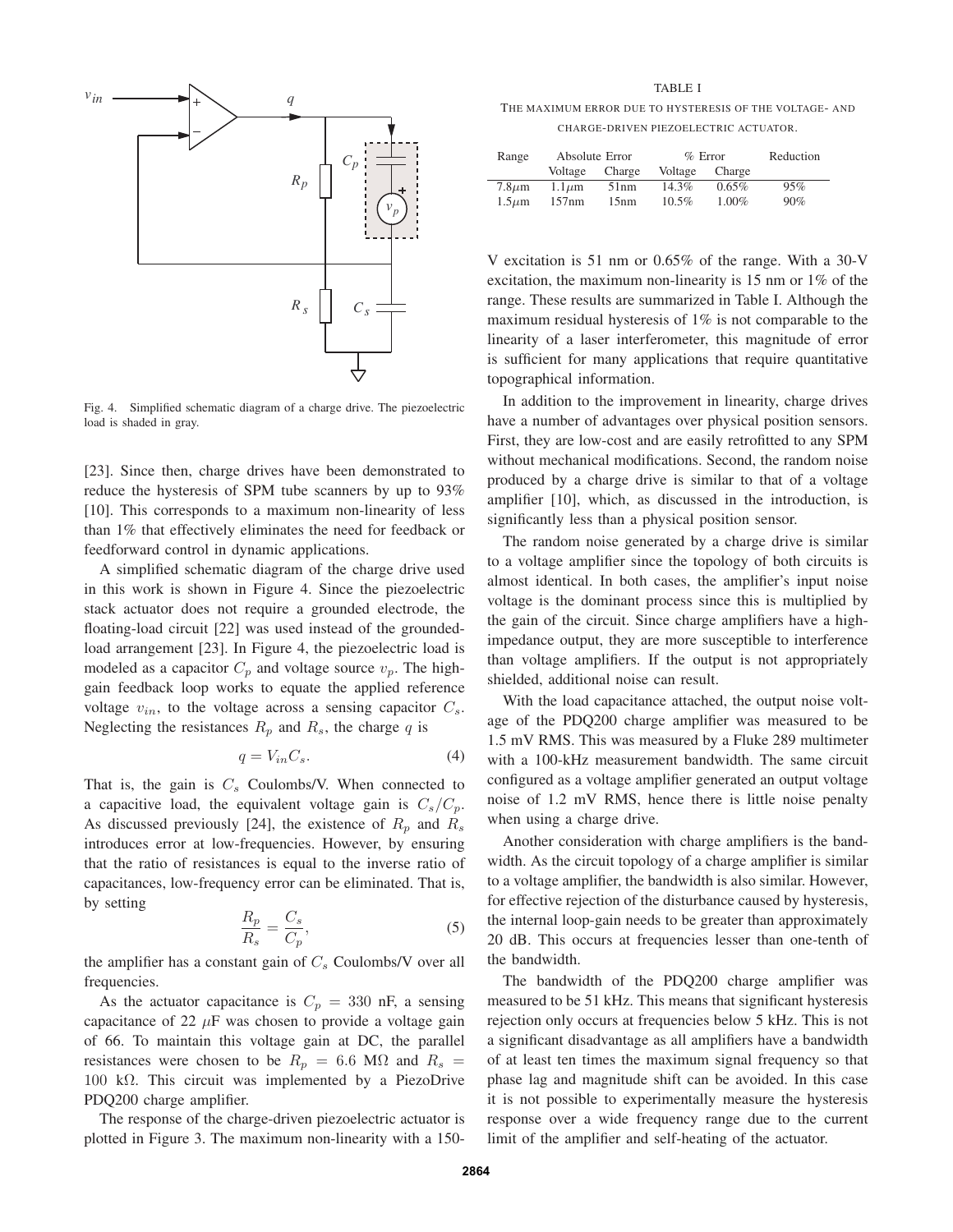

Fig. 5. The topography of a BudgetSensors HS-100MG calibration grating imaged in constant-force contact-mode. The scan area is 100  $\mu$ m and the feature height is 100 nm. The dashed line indicates the location of the single profile line plotted in Figure 6.

## IV. IMAGING PERFORMANCE

In this section we compare the topographic profiles of an AFM image acquired using a voltage- and charge-driven vertical actuator. The sample under consideration is a Budget-Sensors HS-100MG calibration grating. A constant-force contact-mode AFM image of the sample (using a voltage amplifier) is shown in Figure 5. The sample slope was removed by subtracting a second-order plane.

Also shown in Figure 5 is a dashed line that illustrates the location of a single profile line. When using a voltage-driven vertical actuator, the raw profile is plotted in Figure 6(a). In this plot, the piezoelectric hysteresis is observed to add significant curvature to the profile and introduce a large discrepancy between the forward and backwards scan paths. After replacing the voltage amplifier with a charge drive, the same image line is plotted in Figure 6(b). With the hysteresis reduced to a negligible level, the linearity and reproducibility are greatly improved.

## V. CONCLUSIONS

In this work, piezoelectric hysteresis was demonstrated to cause an uncertainty of up to 14.3% in the topography of an SPM image. Even small vertical excursions resulted in a 10.5% error due to hysteresis. This magnitude of error precludes the acquisition of quantitative toppgraphical information from an SPM without a position sensor or other compensation for vertical non-linearity.

To reduce the image uncertainties, a charge drive was proposed to linearize the vertical piezoelectric actuator. In



Fig. 6. The profile of a single image line acquired using a voltage-driven (A) and charge-driven (B) vertical positioner.

experiments, the error due to hysteresis was reduced by at least 90%, to 1% of the range. This was sufficient to eliminate visible artefacts in a constant-force contact-mode AFM profile.

Although displacement sensors such as laser interferometers can provide better linearity than a charge-driven piezoelectric actuator, they also require significant mechanical modifications, are costly, and may be too noisy to achieve atomic resolution. Charge amplifiers are a simple, high-performance alternative for conventional SPMs when topographical uncertainties of 1% can be tolerated.